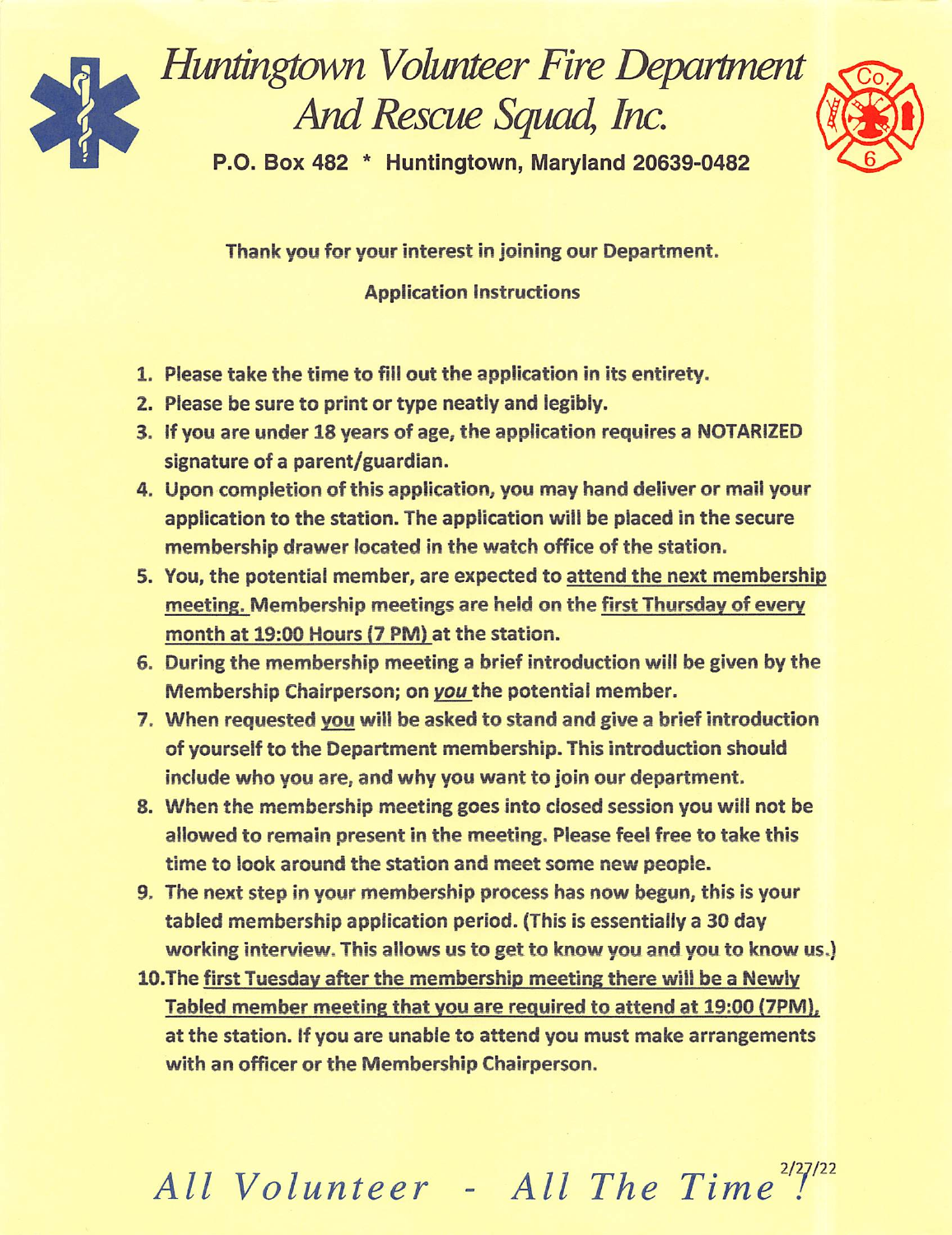# **Huntingtown Volunteer Fire Department And Rescue Squad, Inc.**

P.O. Box 482, Huntingtown, MD 20639 Phone: 410-535-3427 Fax: 410-535-3331

#### **APPLICATION FOR MEMBERSHIP**

#### **APPLICANT PLEASE READ:**

**Please print in ink or use a typewriter. All information submitted is subject to verification. A false statement may result in disqualification for membership either now or at a later date.** 

| TYPE OF APPLICATION: _ NEW _ REINSTATE _ TRANSFER _ Other _______________             |      |                             |      |               |     |
|---------------------------------------------------------------------------------------|------|-----------------------------|------|---------------|-----|
| TYPE OF MEMBERSHIP: REGULAR __ JUNIOR __ CADET __ Affiliate __ Other ___________      |      |                             |      |               |     |
| FULL NAME:<br><b>LAST</b>                                                             |      | <b>FIRST</b>                |      | <b>MIDDLE</b> |     |
| Street                                                                                | city |                             |      | State         | Zip |
|                                                                                       |      | GENDER Date Birth           |      |               |     |
| PHONE $(\_\_\_\_\_\_\$ $(\_\_\_\_\_\_$                                                |      |                             |      |               |     |
| Home                                                                                  | Cell | Preferred method of contact | Work |               |     |
| Have you ever been convicted of a misdemeanor or felony or are you under charge for a |      |                             |      |               |     |

misdemeanor or felony or currently serving a Probation before Judgement? ( ) Yes ( ) No If yes, list all such offenses and state date, place and action taken: \_\_\_\_\_\_\_\_\_\_\_\_\_\_\_\_\_\_\_\_\_\_\_\_\_\_\_\_\_\_\_\_\_\_\_\_\_\_\_\_\_\_\_\_\_\_\_\_\_\_\_\_\_\_\_\_\_\_\_\_\_\_\_\_\_\_\_\_\_\_\_\_

NOTE: A conviction will not automatically exclude you from becoming a member. The nature of the conviction and date it occurred is important. Give all of the facts so that a decision can be made.

\_\_\_\_\_\_\_\_\_\_\_\_\_\_\_\_\_\_\_\_\_\_\_\_\_\_\_\_\_\_\_\_\_\_\_\_\_\_\_\_\_\_\_\_\_\_\_\_\_\_\_\_\_\_\_\_\_\_\_\_\_\_\_\_\_\_\_\_\_\_\_\_

### *EDUCATION*

|                                                                                              | Years                        | Date                            |  |  |
|----------------------------------------------------------------------------------------------|------------------------------|---------------------------------|--|--|
| HIGH SCHOOL: THIGH SCHOOL:                                                                   | Attended: _________<br>Years | Graduated:<br>Number of Credits |  |  |
| COLLEGE/MAJOR:                                                                               | Attended:                    | or Date Graduated               |  |  |
| FIRE / EMS/RESCUE TRAINING AND SCHOOLING (ATTACH CERTIFICATIONS):<br>Type and Name of Course | School                       | Date                            |  |  |
|                                                                                              |                              |                                 |  |  |

USE ADDITIONAL PAGES, IF NECESSARY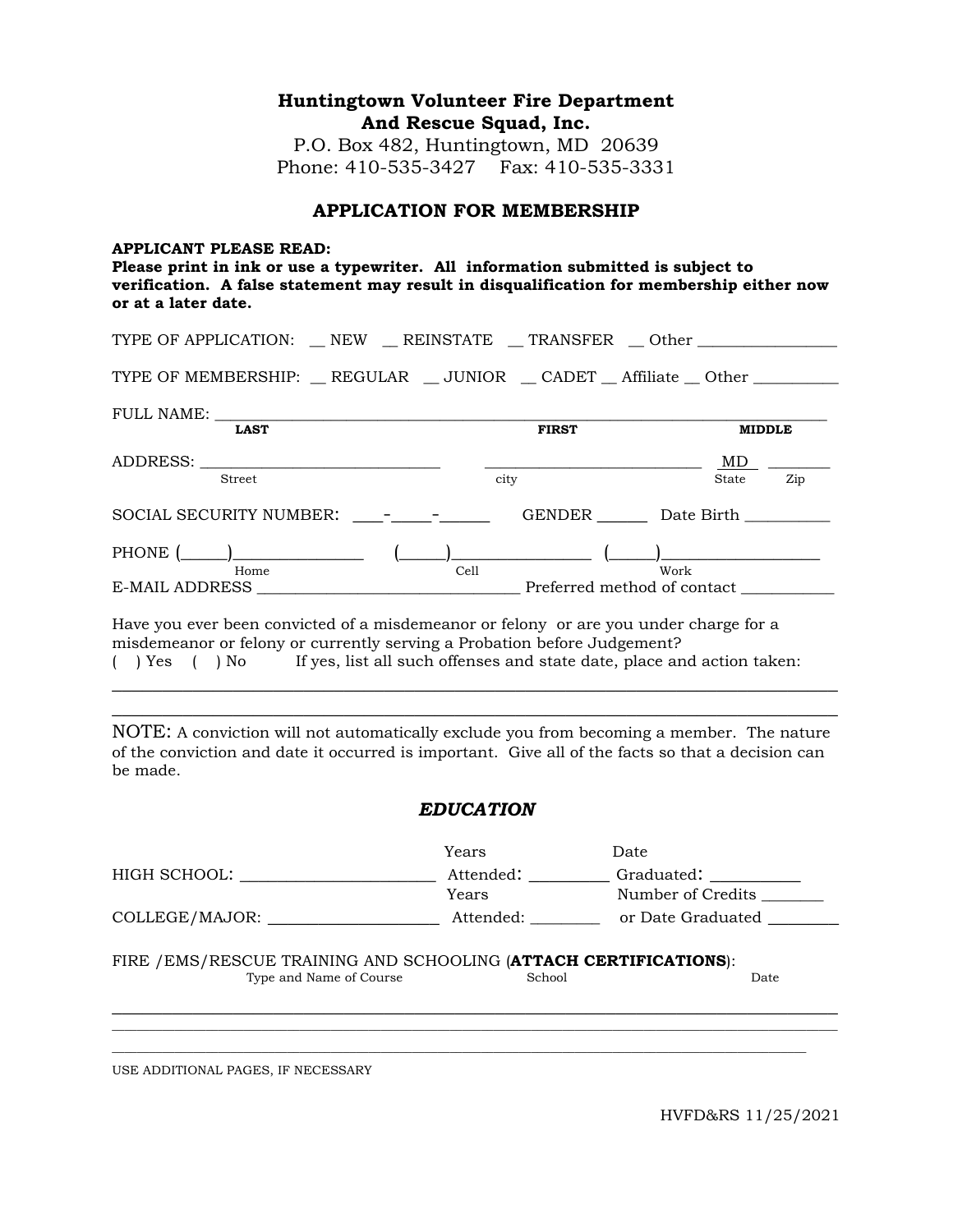| <b>FULL NAME:</b><br><b>LAST</b>                                                       | <b>FIRST</b>    | <b>MIDDLE</b>       |
|----------------------------------------------------------------------------------------|-----------------|---------------------|
|                                                                                        |                 |                     |
|                                                                                        | <b>LICENSES</b> |                     |
| Do you have a valid Maryland Driver's License? $(\_\_\)$ Yes $(\_\_\)$ No              |                 |                     |
|                                                                                        |                 |                     |
| Current Points ________ Number of accidents in the past 3 years _______                |                 |                     |
| Have you ever been convicted or posted collateral/bail for any traffic violation?      |                 |                     |
| $(\_)$ Yes $(\_)$ No If yes, list all such offenses with date, place and action taken: |                 |                     |
|                                                                                        |                 |                     |
|                                                                                        |                 |                     |
|                                                                                        |                 |                     |
|                                                                                        |                 |                     |
| EMPLOYMENT INFORMATION - PROVIDE AT LEAST 3 YEAR HISTORY                               |                 |                     |
| Current Employer                                                                       |                 |                     |
|                                                                                        | From Date       | Supervisors Name    |
| Street                                                                                 | city            | State<br>Zip        |
|                                                                                        |                 |                     |
| Address                                                                                |                 |                     |
| Street                                                                                 | city            | State<br>Zip        |
| Reason for Leaving                                                                     |                 |                     |
|                                                                                        |                 |                     |
|                                                                                        |                 | $From \_\_ To \_\_$ |
| Address                                                                                |                 |                     |
| Street                                                                                 | city            | Zip<br>State        |
| Reason for Leaving                                                                     |                 |                     |
|                                                                                        |                 |                     |
| Address                                                                                |                 |                     |
| Street                                                                                 | city            | State<br>Zip        |
| Reason for Leaving                                                                     |                 |                     |

**If you are unable to provide 3 years of employment history, please explain.**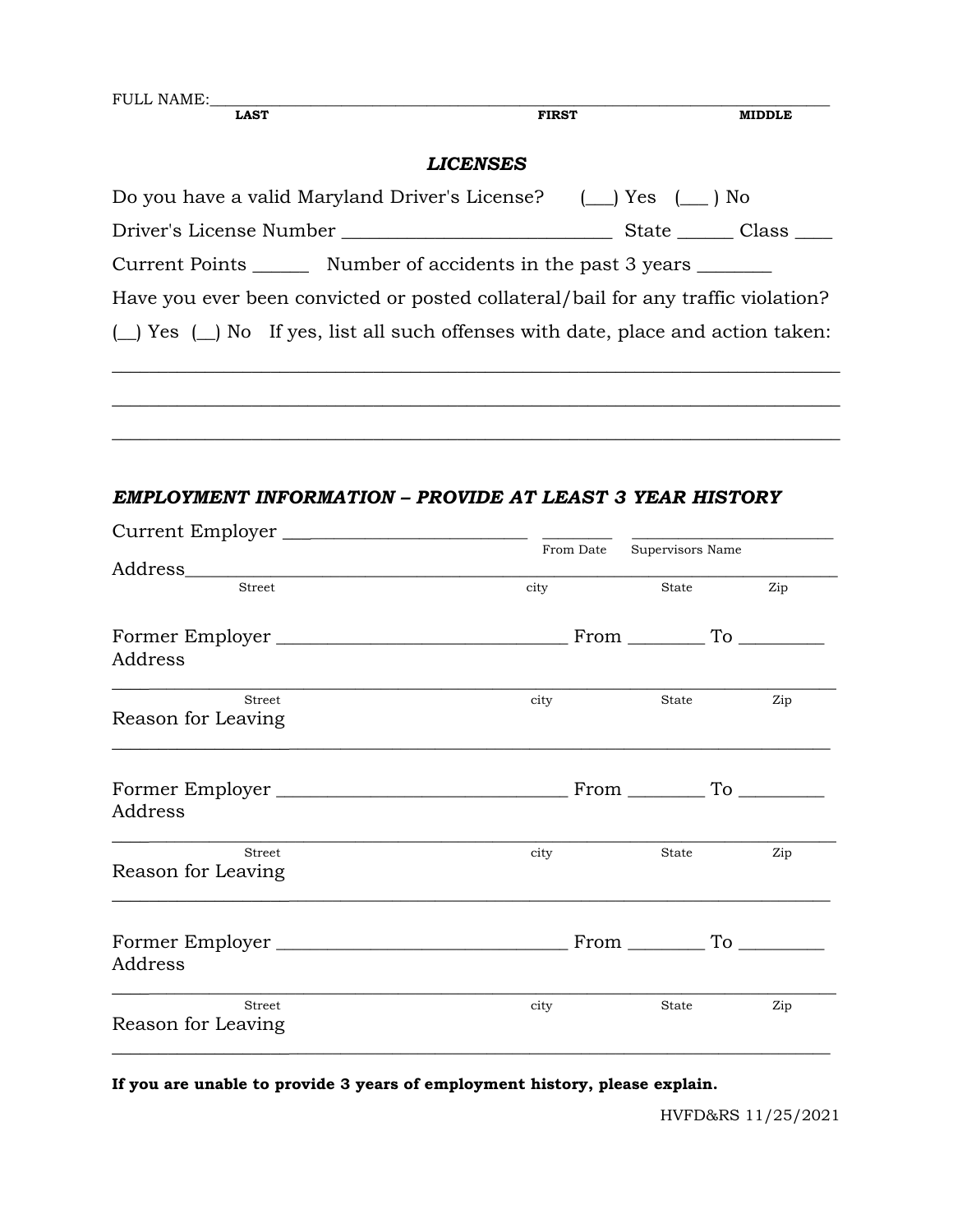FULL NAME:  $\frac{1}{\text{LAST}}$  **EIRST MIDDLE** 

**LAST FIRST MIDDLE**

PLEASE LIST ANY SPECIAL SKILLS, TRAINING, OR HOBBIES WHICH MAY BE USEFUL:

# *ADDITIONAL INFORMATION*

If you are transferring from another Fire Department or Rescue Squad, what is the name of that Department?

Has your service in any Fire Department, Rescue Squad, BLS or ALS organization been terminated for any reason other than retirement or VOLUNTARY resignation? (\_\_) Yes (\_\_) No If yes, explain (with dates:

**Attach a list of all fire departments or Rescue Squads to which you were either a paid or volunteer member. Indicate dates (from/to), any offices held, and any training taken.**

\_\_\_\_\_\_\_\_\_\_\_\_\_\_\_\_\_\_\_\_\_\_\_\_\_\_\_\_\_\_\_\_\_\_\_\_\_\_\_\_\_\_\_\_\_\_\_\_\_\_\_\_\_\_\_\_\_\_\_\_\_\_\_\_\_\_\_\_\_\_\_\_\_\_\_\_\_

List TWO REFERENCES (Who are not relatives or former employers): Name \_\_\_\_\_\_\_\_\_\_\_\_\_\_\_\_\_\_\_\_\_\_\_\_\_\_\_\_ Name \_\_\_\_\_\_\_\_\_\_\_\_\_\_\_\_\_\_\_\_\_\_\_\_\_\_\_\_\_\_\_\_\_\_\_ Address \_\_\_\_\_\_\_\_\_\_\_\_\_\_\_\_\_\_\_\_\_\_\_\_\_\_ Address \_\_\_\_\_\_\_\_\_\_\_\_\_\_\_\_\_\_\_\_\_\_\_\_\_\_\_\_  $\overline{\phantom{a}}$  ,  $\overline{\phantom{a}}$  ,  $\overline{\phantom{a}}$  ,  $\overline{\phantom{a}}$  ,  $\overline{\phantom{a}}$  ,  $\overline{\phantom{a}}$  ,  $\overline{\phantom{a}}$  ,  $\overline{\phantom{a}}$  ,  $\overline{\phantom{a}}$  ,  $\overline{\phantom{a}}$  ,  $\overline{\phantom{a}}$  ,  $\overline{\phantom{a}}$  ,  $\overline{\phantom{a}}$  ,  $\overline{\phantom{a}}$  ,  $\overline{\phantom{a}}$  ,  $\overline{\phantom{a}}$ Phone (Work) (Home) (Work) (Work) (Work) (Home) Date of Physician's Name \_\_\_\_\_\_\_\_\_\_\_\_\_\_\_\_\_\_\_\_\_\_\_\_\_ Last Physical: \_\_\_\_\_\_\_\_\_\_\_\_\_\_\_ In Case of an Emergency, Notify \_\_\_\_\_\_\_\_\_\_\_\_\_\_\_\_\_\_\_\_\_\_\_\_\_\_\_\_\_\_\_\_\_\_\_\_\_\_\_\_\_\_\_\_\_\_\_\_\_\_\_\_\_\_\_\_\_\_\_\_\_\_\_\_\_\_\_\_\_\_\_\_\_\_\_\_\_ Name Relationship Relationship Phone

### **PLEASE READ CAREFULLY**:

In submitting this application for membership to the Department, I authorize investigation of all statements contained therein. I hereby authorize the Department to make any contacts considered necessary to me becoming a member, such as previous employers, educational institutions, medical facilities and practitioner's, criminal records, etc. I authorize any person or organization whose name I have given as a Character reference or by whom I have been previously employed and any educational institution, which I have stated I attended to furnish the Department any information, they may have concerning me. I hereby release all such persons, organizations, and institutions from any claims for damage or otherwise by reason of furnishing such information and records. It is understood and agreed that any misrepresentation by me in this application will be sufficient cause for cancellation of the application or for separation from the Department as a member at any time.